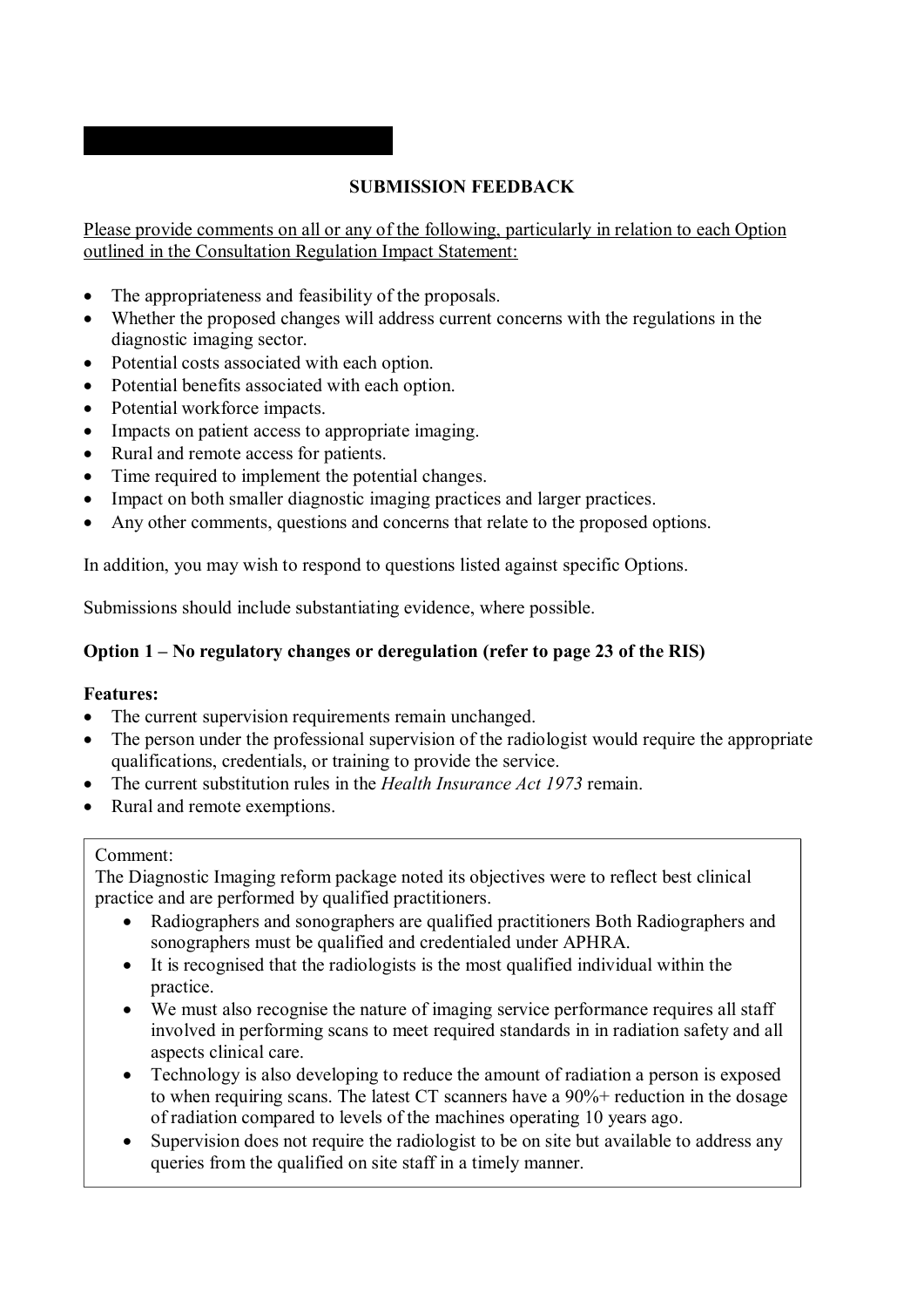### **Option 2 – Minor changes including clarification of current requirements (refer to page 24-26 of the RIS)**

## **Features**

- Amendments to the current supervision requirements to clarify the circumstances under which a radiologist and/or specialist or consultant physician must provide supervision and how the supervision must be provided.
	- Professional supervision would require: the medical practitioner be available to observe and guide the conduct and diagnostic quality and safety of the examination and if necessary in accordance with accepted medical practice, attend the patient personally, within a reasonable period of time.
- The personal attendance requirement of musculoskeletal ultrasound would be amended to align with all other ultrasound items
- The person under the professional supervision of the radiologist would require the appropriate qualifications, credentials, or training to provide the service.
- The current substitution rules in the *Health Insurance Act 1973* remain.
- Rural and remote exemptions.
- Specified qualification requirements for ultrasound providers.
- Definition of diagnostic ultrasound.

#### **Comment:**

- Amendments are required to the current supervision requirements to clarify the circumstances under which a radiologist and/or specialist or consultant physician must provide supervision and how the supervision must be provided.
- Currently a radiologists must be on site for MSK and this should be amended to align with all other ultrasound items which do not require this.
- A radiologist may cover several sites in a day but is available to supervise and address queries from the radiographer.
- Interventional procedures such as injections will continue to require radiologist attendance.

# **Musculoskeletal Ultrasound (refer to page 25-26 of the RIS)**

# *Questions:*

- Are the principles as outlined satisfactory to clarify the requirements?
- What reasons, if any, are there for the personal attendance requirements for musculoskeletal ultrasound to remain?
- Would a minimum set of guidelines for 'accepted medical practice' per modality be appropriate?
- What savings are anticipated to be realised from removing the personal attendance requirements for musculoskeletal ultrasound services?
- What additional costs are anticipated to be incurred by requiring a medical practitioner (eg radiologist) to be in close proximity to attend on a patient personally within a reasonable period of time in circumstances where this is not currently the situation?
- What other costs (if any) might be associated with the proposed changes?
- What are the potential consequences of the proposed changes?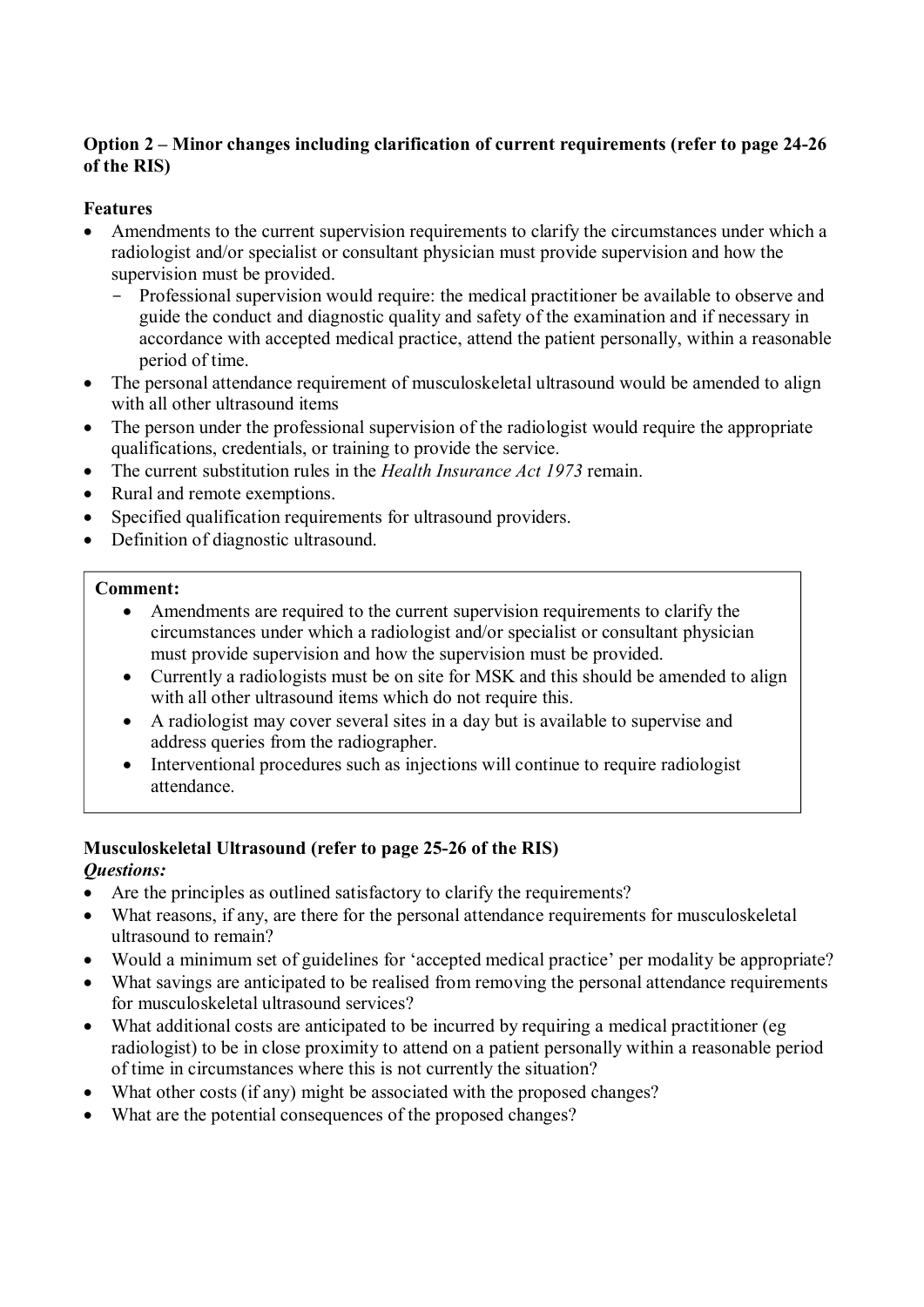## **Comment**

Personal attendance requirements for musculoskeletal ultrasound is only required for direct intervention. Eg: Injection by radiologist.

- Deregulation of the MSK ultrasound services would allow patients to have their scans in a timely manner.
- Interventional procedures eg: injections are the only times the radiologist is required for MSK ultrasound.
- There would be not additional costs associated with implementing this but it would result in less wait time for patients.
- As the staff performing the actual scan are qualified in their area of expertise and have the availability to discuss with radiologist any concerns the change to this would only be positive.
- Policies and procedures established by the radiologists and his team are in place to provide appropriate guidelines for clinical care in this area.
- Deregulation of MSK ultrasound would provide improved access for these items to patients.

# **Option 3 – Practice based approach (refer to page 27-34 of the RIS)**

## **Features**

- Amendments to the current supervision requirements to clarify the circumstances under which a radiologist and/or specialist or consultant physician must provide supervision and how the supervision must be provided.
	- Professional supervision would require: the medical practitioner be available to observe and guide the conduct and diagnostic quality and safety of the examination and if necessary in accordance with accepted medical practice, attend the patient personally, within a reasonable period of time.
- The personal attendance requirement of musculoskeletal ultrasound would be amended to align with all other ultrasound items.
- The person under the professional supervision of the radiologist would require the appropriate qualifications, credentials, or training to provide the service.
- Computed Tomography services would only be able to be provided in a comprehensive practice, with the exception of CT of the coronary arteries (items 57360 and 57361).
- Supervision would be tailored to the type of diagnostic imaging practice.
- A comprehensive practice would require a radiologist to be available during agreed operating hours.
- Where a radiologist is on site during ordinary operating hours, the radiologist would be allowed to determine the supervision requirements for the practice and have the flexibility to implement and supervise efficient and effective processes.
- Where a radiologist is on site during ordinary operating hours, the radiologist would be allowed to substitute a requested service for a more appropriate service, without the need for consultation with the requester, if the substituted service has a lower MBS fee than the requested service.
- The current substitution rules in the *Health Insurance Act 1973* remain.
- Where a radiologist is NOT on site during ordinary operating hours, a radiologist must be on site for the performance of the following services:
	- o Mammography;
	- o The administration of contrast; and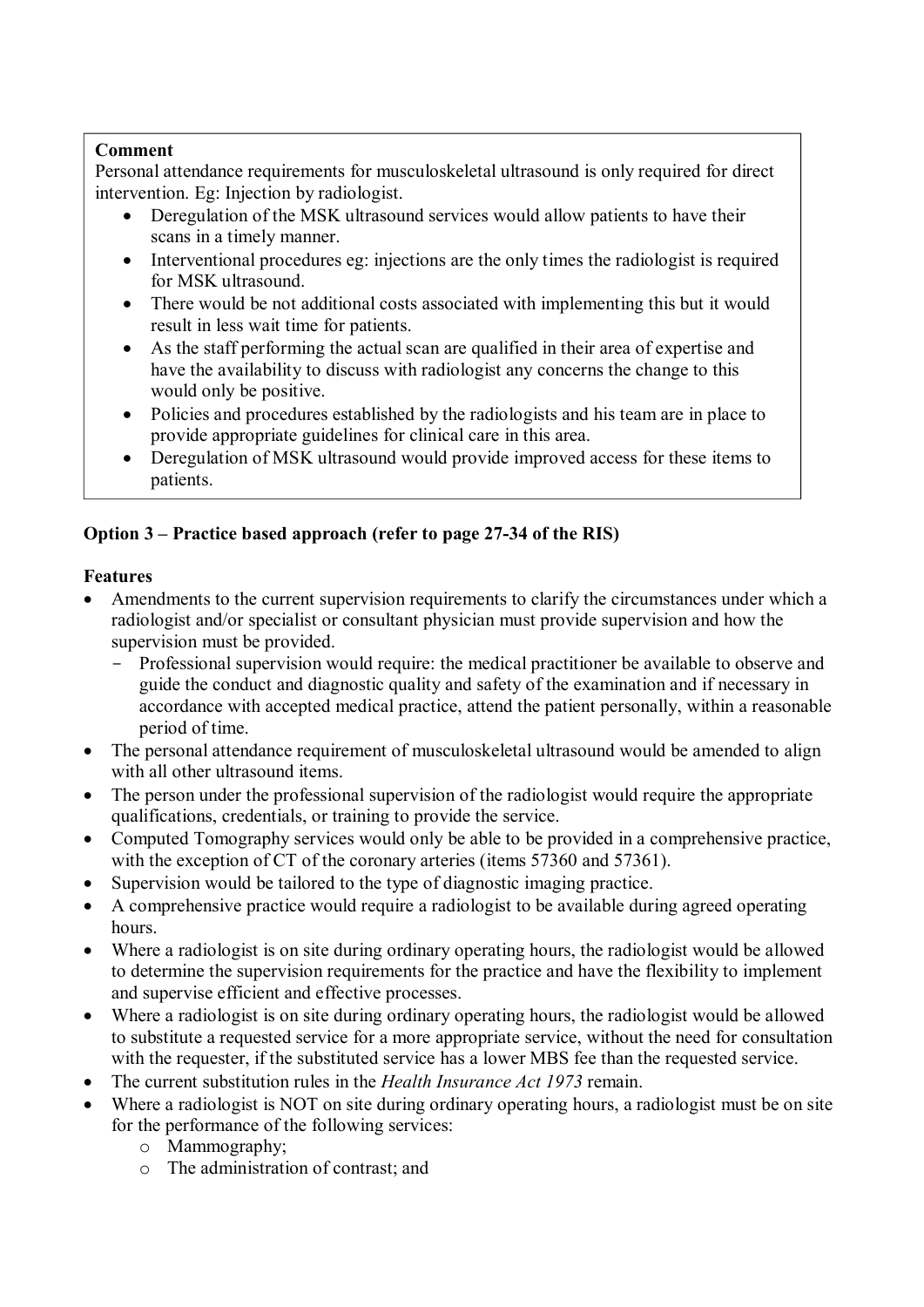- o Image guided intervention procedures/surgical interventions.
- The reporting and supervising radiologist would not have to be the same person, but practices would be required to maintain records which indicate the name of all the radiologists involved in the service.
- Rural and remote exemptions.
- Specified qualification requirements for ultrasound providers.
- Definition of diagnostic ultrasound.

#### **Comment**

- The definition of a comprehensive practice is not in line with all current models of contemporary imaging practices
- Most CT services with the exception of interventional and contrast CT can be safely conducted without onsite radiologist attendance.
- Mammography requires radiologist review
- MSK ultrasound does not require direct radiologist supervision/attendance and should be deregulated.
- DIAS or delegated quality organisation should audit practices to ensure adequate maintenance of records.

## **A Comprehensive practice (refer to page 28-29 of the RIS)**

## *Questions:*

- Are there any other types of practices which have not been identified?
- Are there comprehensive practices that do not currently have a radiologist onsite?
- What are the costs of employing a radiologist onsite during ordinary operating hours?
- What are the costs of non-comprehensive practices expanding to become comprehensive practices?
- Are there enough radiologist for this to occur? What are the barriers?
- Is there any role for standalone CT and, if so, how would current safety and quality concerns be addressed? What will be the impact of this change on providers and patients?
- What other costs (if any) might be associated with the proposed changes?
- What are the potential consequences of the proposed changes?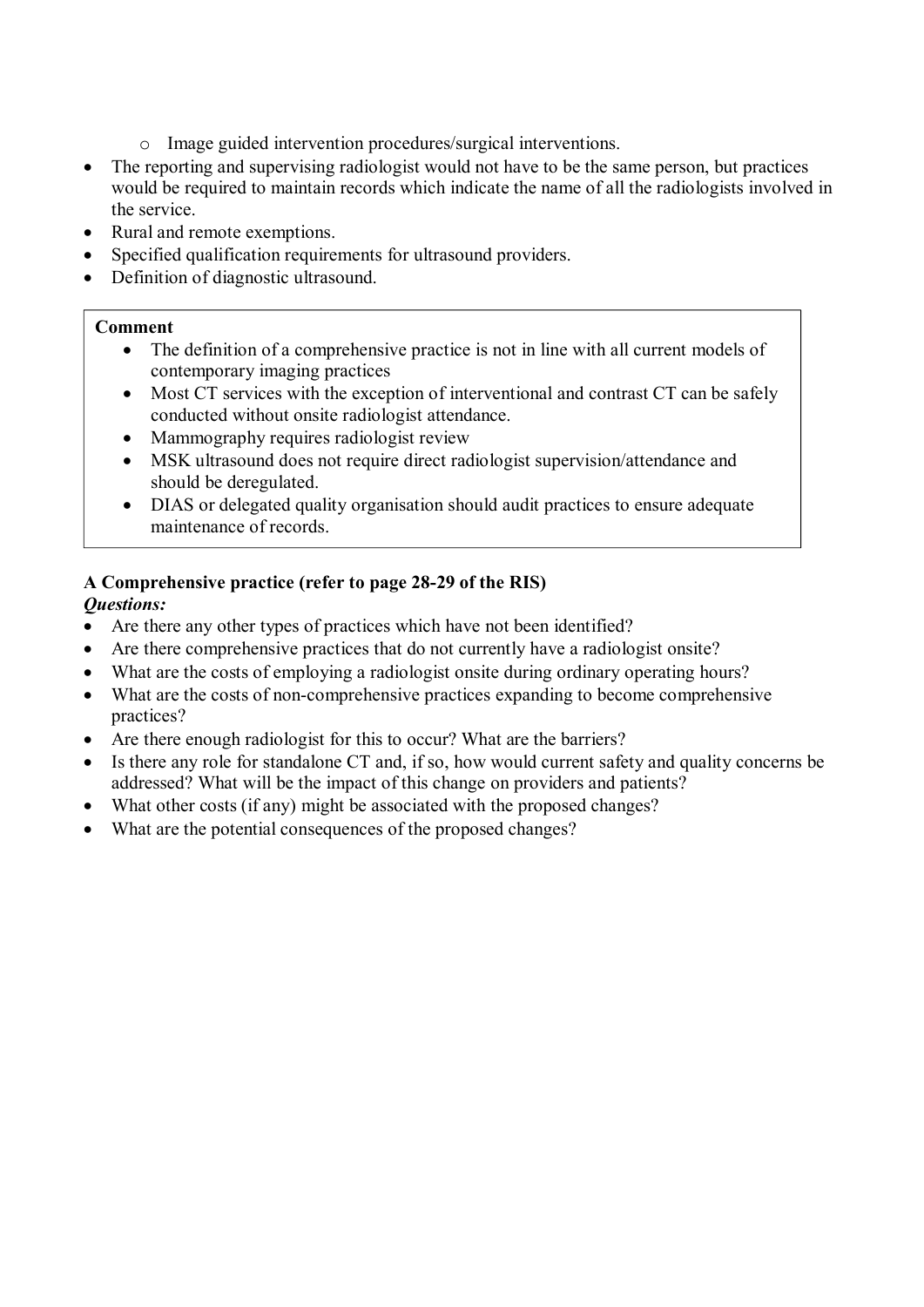#### **Comment**

- There are more recent models of imaging in place that are a variation on the traditional comprehensive model noted in the RIS. These models have evolved in response to patient needs for greater accessibility and affordability for imaging procedures.
- Traditional models of comprehensive practice have relied heavily on expensive copayments to fund lower examination numbers and inefficiency.
- The current radiologists workforce in Australia, we contend is insufficient to meet the growth and patient demand.
- The proposed models of traditional comprehensive practice are grossly inefficient, costly and provide poor service to the community. They also represent poor value for the government from a Medicare funding perspective.
- The pool of radiologist is biased towards the public hospital model of radiology service provision which is also grossly inefficient in meeting both service, demand and community expectations.
- Equally the distribution of radiologist workforce between metropolitan and rural continues to be inadequate.
- We see no role for stand- alone CT in diagnostic imaging.
- The proposed changes under option 3 quite clearly include reduced levels of efficiency, increased radiologist remuneration/costs and reduced affordability and accessibility to patients.

## **Non-radiologist specialist practice (refer to page 30-31 of the RIS)**  *Question*

Are there any other services currently performed by non-radiology specialists?

#### **Comment**

In line with previous comments there are newer models which are not noted in the RIS Smaller medical centers provide the opportunity for patients to have X-Ray completed on site.

#### **ADDITIONAL ISSUES FOR CONSULTATION**

#### **1. Rural and remote exemptions (refer to page 31-32 of the RIS)**

The intention of having rural exemptions is to ensure patients have access to services without compromising on quality. However, current arrangements for rural exemptions vary for each of the modalities, creating confusion due to an inconsistent approach. The current approach is also difficult to administer.

# *Questions*

 Does the current rule meet its goal of increasing access for patients without comprising on quality?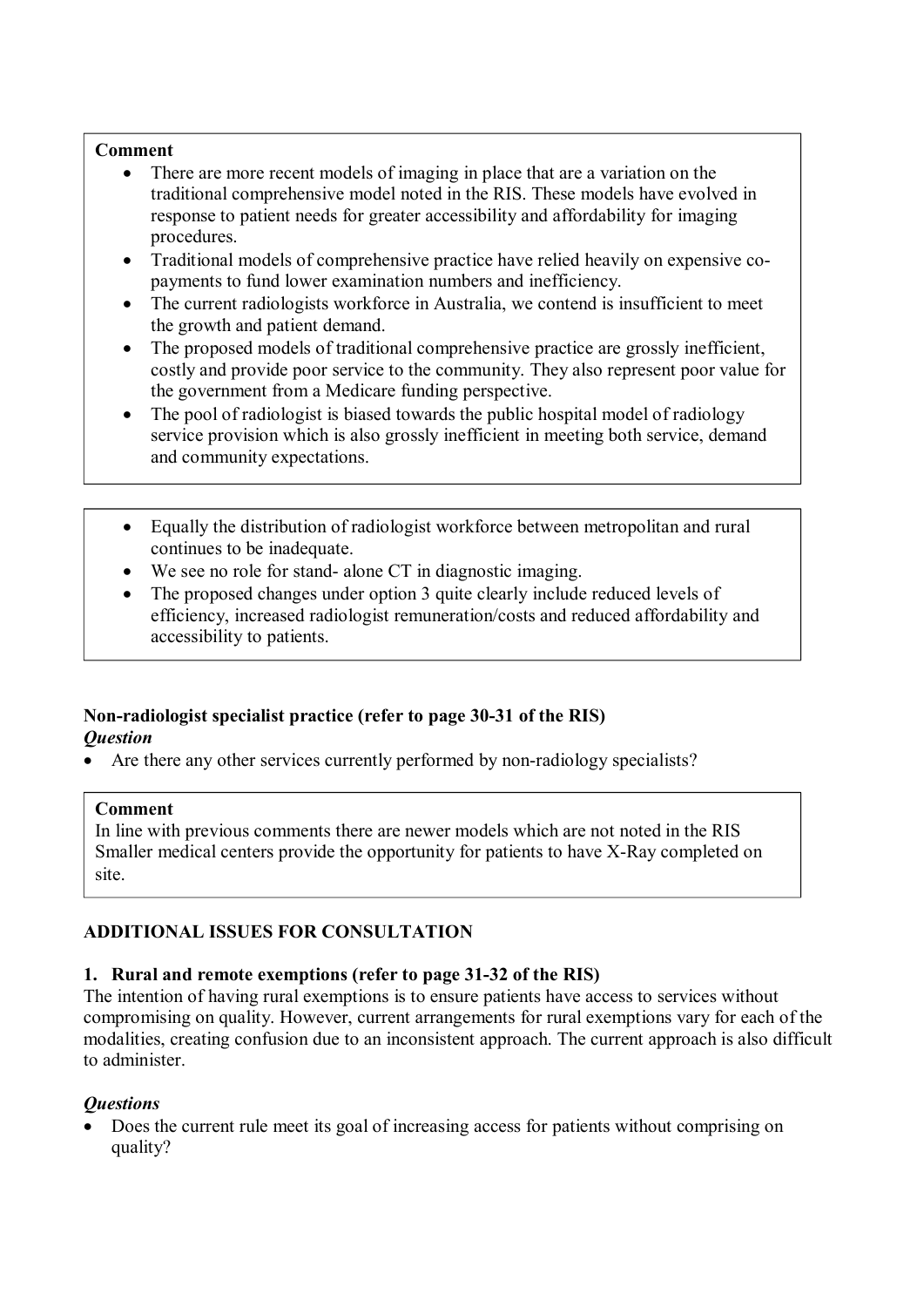- Should exemptions be geographically/distance based rather than looking at population base and local availability of specialist services?
- Are there any other mechanisms that provide incentives for local services provision in rural Australia?
- What is the role of tele-radiology? Should it be the only service, or an adjunct the local service provision?
- Should the exemption not be available for certain types of services?

#### **Comment:**

- Tele-radiology has been in use for many vears and has proven that it is an effective way of managing conditions within these rural regions.
- In many regional areas and out of hours reporting of CT can only be achieved by teleradiology. This development which has been in successfully implemented in practice for years without adverse consequences must be considered in all aspects of reporting in Radiology.
- If a service is available and provided by a suitably qualified radiographer or sonographer and reported on by a radiologist using the IT advancements - phone/Skype and teleradiology it would be negligent not to utilise these services.
- Where possible this would be an adjunct the local service provision but it is well recognised there is a limited number of qualified personnel and rural regions struggle to recruit.
- Rural communities should not be disadvantaged by location if the service is available through the above means.
- **2. Implementing any changes and the relative role of regulation and the Diagnostic Imaging Accreditation Scheme (DIAS) (refer to page 33-34 of the RIS)**

The relative role of regulation and accreditation in enhancing the quality framework for MBS funded diagnostic imaging services will be determined following feedback received from stakeholders under this consultation process.

# *Questions*

- Would changes to supervision be better placed in the DIAS or remain in the regulations?
- How would a practice based supervision approach be incorporated into regulation?
- Is it necessary to have a modality based approach in the regulations (as a minimum) and a practice based approach in accreditation?

#### **Comment**

- Changes to supervision would be better placed with DIAS and the quality system regulated in line with other health services which are currently audited by organisations such as or ISO or ACHS or NATA.
- Each practice is unique but adherence to quality standards which are implemented and audited to ensure ongoing compliance.
- The current system of completion of documentation by sites to note compliance with the current 15 standards needs review needs to be expanded.